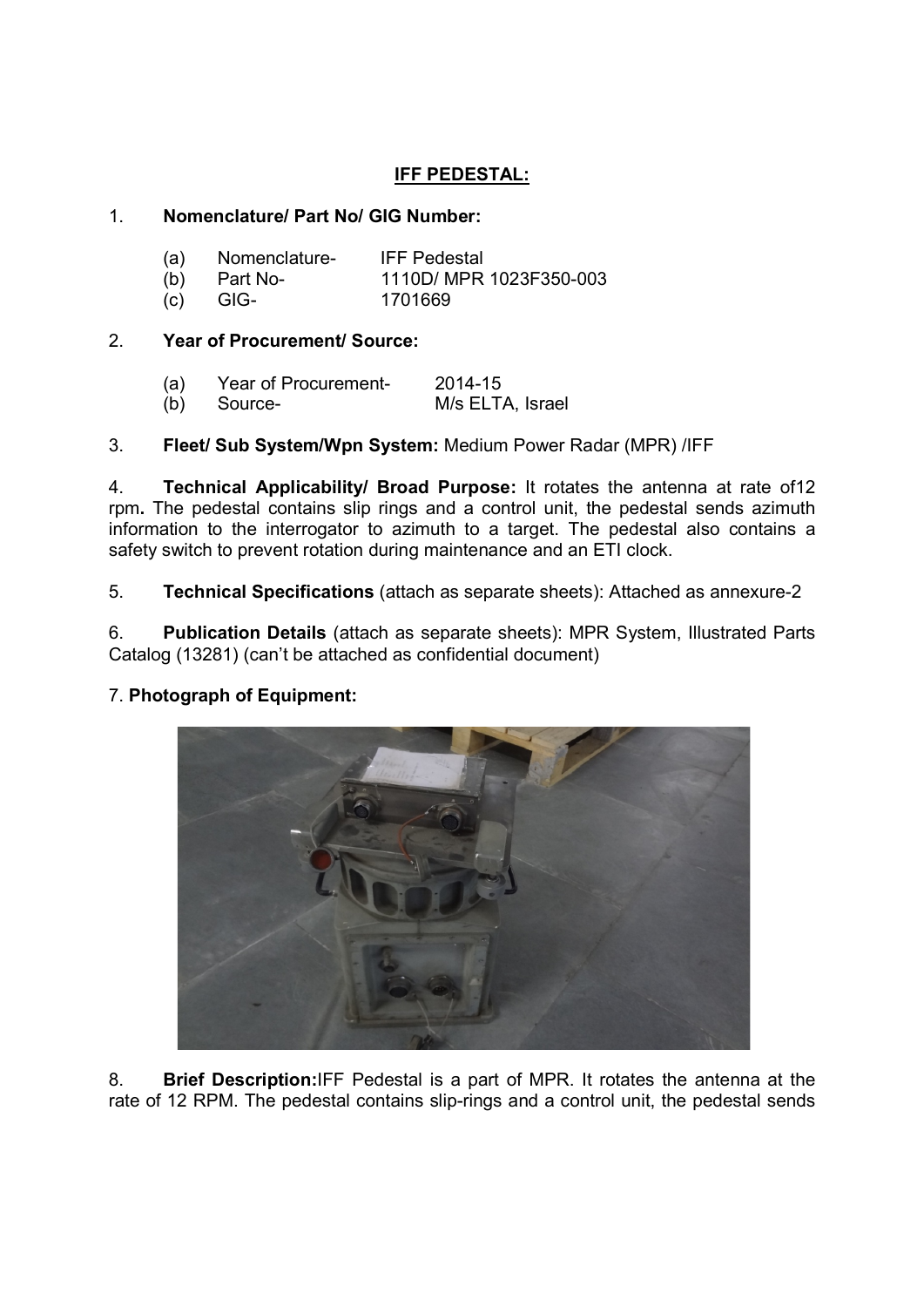azimuth information to the interrogator to match azimuth to a target. The pedestal also contains a safety switch to prevent rotation during maintenance and an ETI clock.

9. Classification of Equipment- LRU/Testers/ Ground Equipment/ Role Equipment (Electrical, Electronics, Mechanical, Software based etc.): LRU

10. Previous Repair History: Presently dependent on foreign OEM M/s ELTA, Israel

- 11. Criticality (Priority I, II or III): Priority I
- 12. Requirement:Indigenisation
- 13. Quantity Required (One time/ Annual): 2 per year
- 14. Sample Availability: Available
- 15. Scale/ Deficiency: Scale
- 16. If deficient How deficiency is being plugged? N/A
- 17. SPOC details item/ fleet wise: SPE (ISC) 13 BRD, AF

18. Draft QTS with major testing requirement (If already designed): yet to be prepared

19. Any Other Relevant Information: Nil